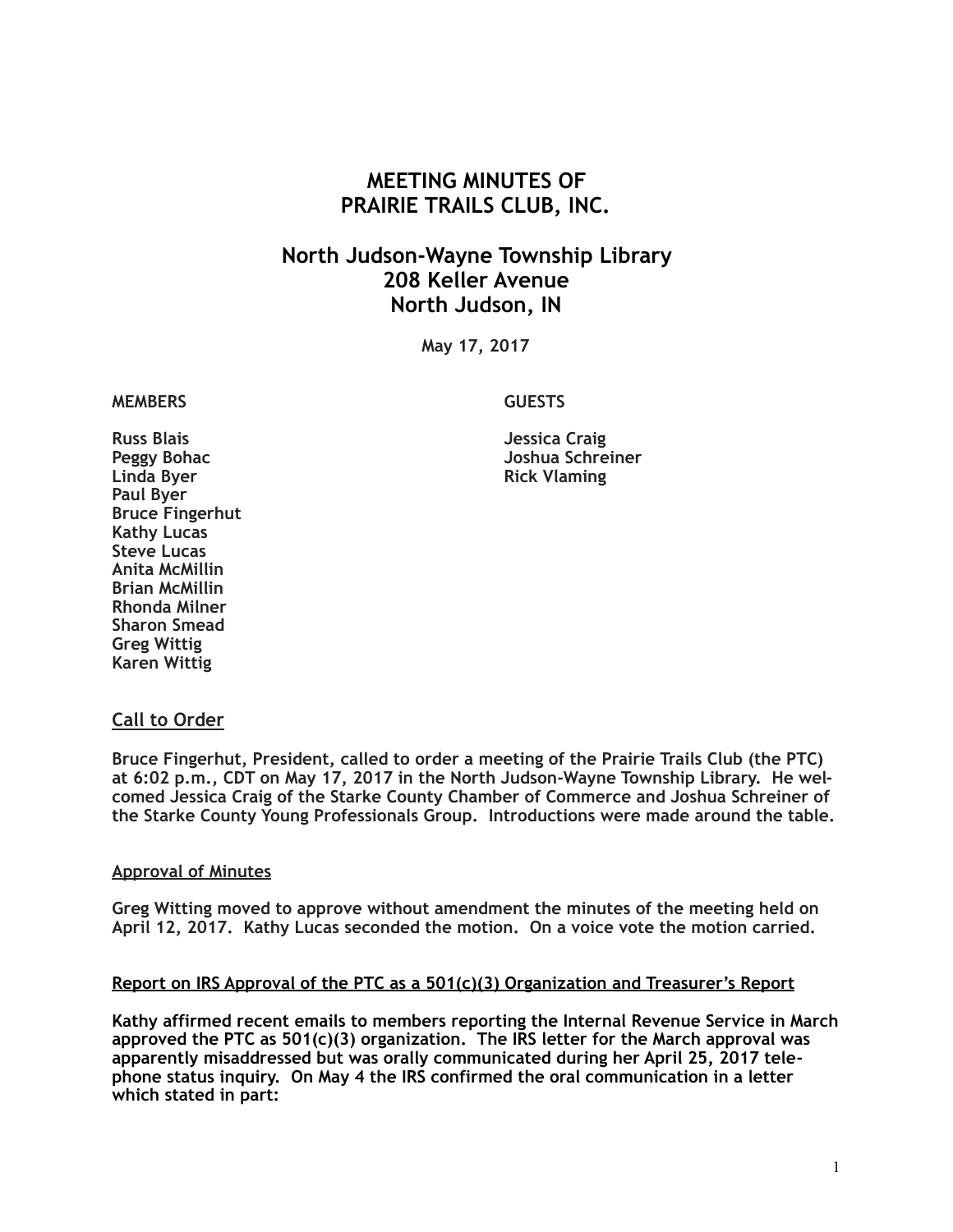We issued a determination letter in March 2017, recognizing [the PTC] as tax-exempt under Internal Revenue Code (IRC) Section 501(c)(3).

Our records also indicate [the PTC is] not a private foundation as described under IRC Section 509(a) because [the PTC is] described in IRC Section 509(a)(2).

Donors can deduct contributions they make to [the PTC] as provided in IRC Section 170. [The PTC is] also qualified to receive tax deductible bequests, legacies, devices, transfers or gifts under IRC Sections 2055, 2106, and 2522.

**Kathy said following IRS 501(c)(3) approval she was able to purchase T-shirts for the June 5K Color Walk/Run applying the tax-exempt status. "We saved \$50.95 because we are a not-for-profit organization." In addition Bruce purchased lifetime PTC memberships for himself and his daughter, new member Sarah Osowski, that can qualify for matches in his employment with Buckeye Pipeline.** 

**Kathy then gave a Treasurer's Report. She said the PTC has \$1,235.52 in the account with the First National Bank of Monterey. The amount includes the two new lifetime PTC memberships from Bruce and \$727.85 paid for 5K T-shirts. Kathy said the PTC has \$103.34 in the PayPal account. Finally, there is \$5,273.93 in the NICF account. This amount includes a memorial to David Becknell, the father of Corrine Becknell who died earlier this year. This amount also includes payment of \$216 to Precept Partners, Inc. that manages the PTC website. The total amount in PTC accounts is \$6,612.79.**

#### **Report on May 6 Marshall County Horse Association and PTC Joint Work Day**

**Sharon Smead reported that on May 6 a joint work day was held by the Marshall County Horse Association and the PTC. She and six other members from the Horse Association participated. These were Joyce Heistand, Lola Boles, Ruth Clark, Sharon Woods, Linda Collard and Ellen Miller. Participants from the PTC were Paul Byer, Rhonda Milner, Brian McMillin, Anita McMillin and Steve Lucas. The group worked from 9:00 a.m. until 12:30 p.m. "We mainly removed honeysuckle" from the equestrian trail (south) side of the NJ Erie Trail right-of-way immediately west of C.R. 300 East but also trimmed trees and other plants in the area. Paul provided leadership, chainsaw service and dyed Round***up* **for invasive species control. The emphasis was to achieve effective honeysuckle removal from the right-of-way south to the bordering farm field rather than to move a long distance along the trail.** 

**Sharon said the day started "windy and pretty chilly", but the area was mostly sheltered. By late morning working conditions were good. Marshall County Horse Association members told her "We had a really good time." Sharon said she later rode the trail on horseback from the rest park at S.R. 10 going east with mixed results. She expressed hope the work day might be repeated next year and help lead to a growing emphasis upon enjoyable trail use by horseback riders.** 

#### **Report of Committee Meetings and Update on June 3 5K Color Walk/Run in Celebration of National Trails Day**

**Speaking for Committee Chair Madison Osborne, Kathy provided the report of committee meetings and an update for the June 3 Color Walk/Run in Celebration of National Trails Day. She said workers would report at 7:00 a.m., CDT (8:00 a.m., EDT) to coordinate the**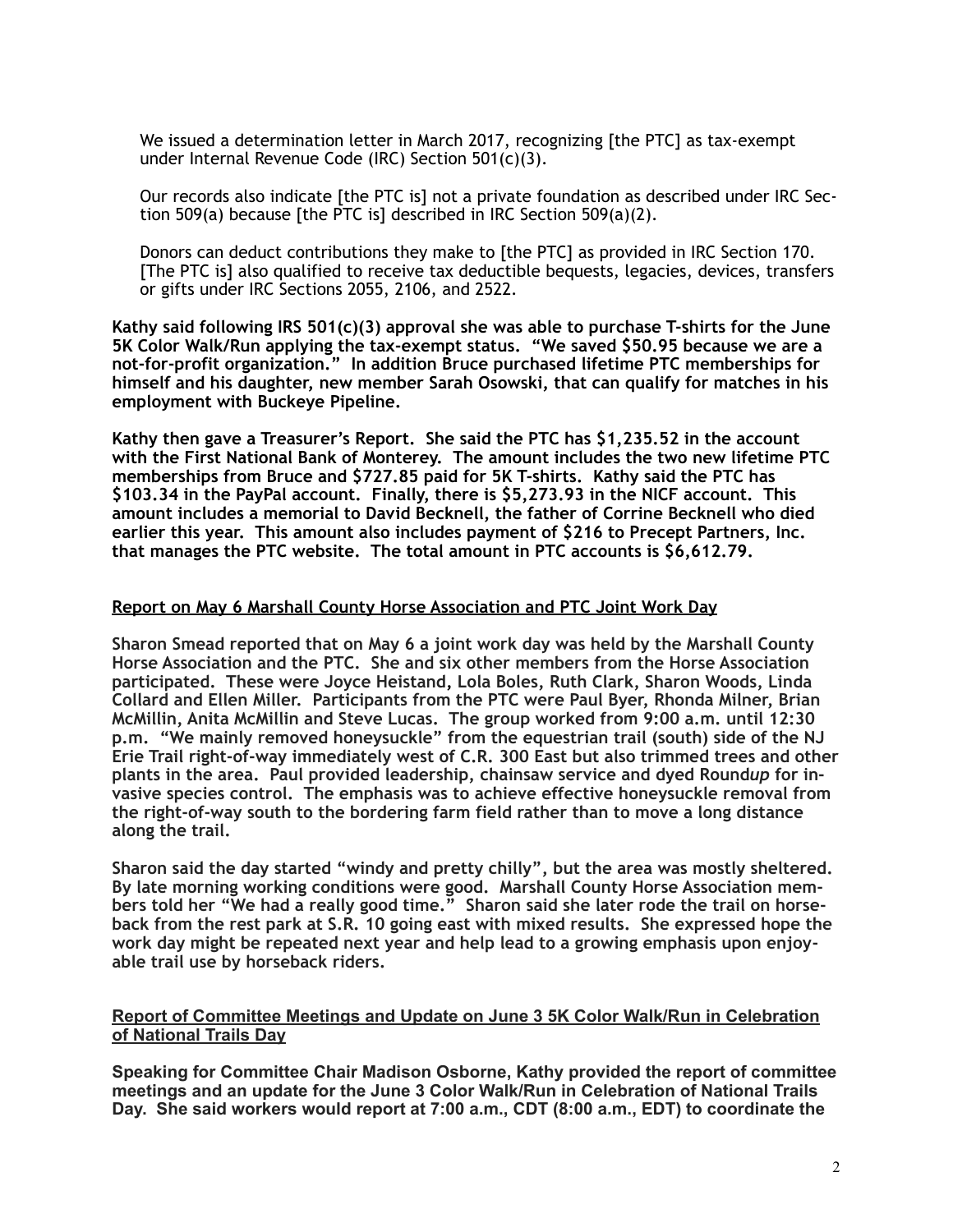**event. Participants would sign in by 8:00 a.m., CDT with walkers leaving the starting point in Norwayne Field, North Judson at 8:30 a.m., CDT. Runners would start later. The Walk/Run will begin at the Main Street Trail Head and follow the trail to S.R.10 then return to the point of beginning—a distance of about 5K. The participation fee is \$20 until May 27 or \$25 beginning May 28 and entitles a participant to an official T-shirt, eyewear and a color packet.** 

**Kathy said through the efforts of Donna Osborne donations and partnerships to date are as follows:** 

| Johnny on the Spot        | Two porta-potties with hand sanitizers                                                                                                                      |
|---------------------------|-------------------------------------------------------------------------------------------------------------------------------------------------------------|
| <b>Meridian Title</b>     | <b>Personal sunscreen bottles</b>                                                                                                                           |
| <b>Heartland Market</b>   | Two cases (24 bottles each) of Aquafina and<br>a cooling system with a box of bananas (100)<br>count). She said Donna will buy three or four<br>more cases. |
| <b>Mitchell Fingerhut</b> | Cold Brew coffee with a PTC donation from<br>proceeds.                                                                                                      |
| Doug Fingerhut            | Donuts and more with a PTC donation from<br>proceeds.                                                                                                       |
| <b>Charlie Adams</b>      | Will volunteer for master of ceremonies duties if<br>not otherwise committed.                                                                               |

**Kathy reported on marketing efforts. Madison was on WKVI on Monday. Kenny Bailey had a banner prepared which, through Peggy Bohac's efforts, was put up at Norwayne Field by the North Judson Volunteer Fire Department. Dr. Dalphond's staff signed up (total of \$100) and posted flyers and provided for sign-up in his office. Mike McGregor distributed flyers and sign-up sheets in Knox and North Judson. Kathy said she would prepare a poster with information and materials along the trail adjacent to her home when weather permits.** 

**She noted the Hoosier Valley Railroad Museum (HVRM) is offering \$2 off June 3 train tickets to participants in the 5K Walk/Run upon showing proof of participation. The hope is many people will choose to enjoy both the 5K and a train ride.** 

**Kathy asked whether the PTC should charge \$1 per bottle. Sharon suggested the \$1 fee was appropriate but she suggested the amount should be described as a donation rather than a charge. Steve said he believed the committee should have discretion whether to ask for a \$1 donation depending upon attendance and conditions at the time of the event. If high temperatures present an extraordinary dehydration risk, participants should not be discouraged from drinking water.** 

**Kathy said the committee needed volunteers to work at the event. Russell Blais, Greg and Karen Wittig and Brian and Anita volunteered during the meeting.** 

**Kathy reported 200 T-shirts have been ordered and purchased. An equivalent order of color kits would cost \$6 per order. With an order of this size four colors would be provided. In Culver a recent similar event used only two colors (yellow and orange) which**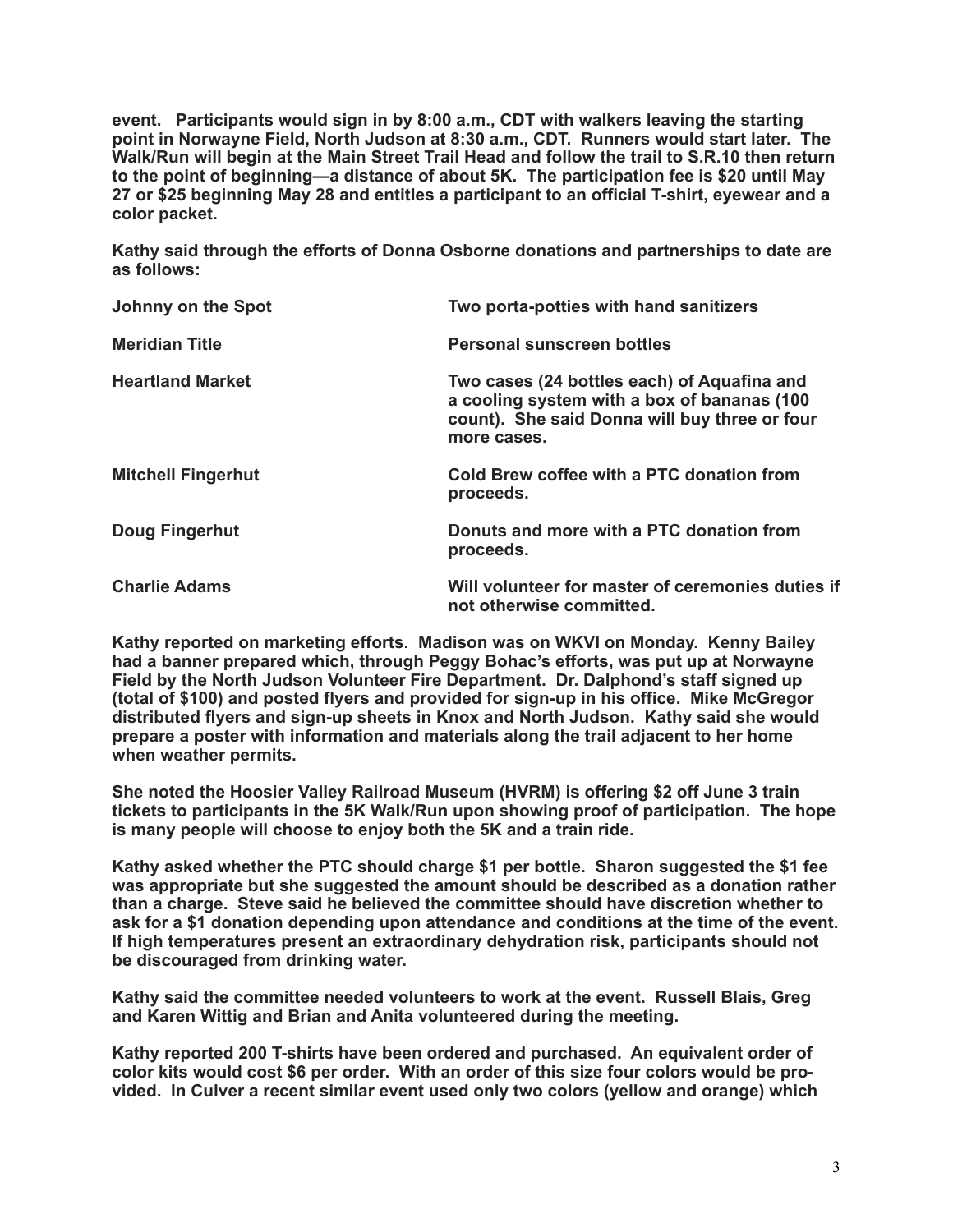**disappointed some participants. The T-shirts are undated so the PTC would have the materials for a second event next year if tickets sales are modest this year.** 

**Peggy said the Color Walk/Run is a new idea for the PTC and in North Judson. If this year's event is done well, greater participation can be achieved next year for what we hope will be an annual event. "You have to start somewhere."** 

### **Update on Discussions of Possible Trail Lease between Hoosier Valley Railroad Museum (HVRM) and Starke County**

**WKVI reported Deb Mix, President of the Starke County Park Board, planned to write to the HVRM to inquire about interest in a lease of the trail right-of-way. Bruce said he spoke recently with a representative of the HVRM who said the organization was meeting with attorney Todd Wallsmith to consider the possibility of a lease. Kathy said she spoke recently with Wallsmith and understood his intention was to draft a lease resolution with the idea that a proposed draft lease would come from Starke County. Linda said HVRM Board member Bob Albert has expressed concerns the configuration of the present paved and equestrian trail complicates hopes to extend the railway east of the rest park at S.R. 10.** 

#### **Update on Bicycle Ride from Bass Lake to NJ Erie Trail and Bailey's Discount Center on July 15 and Discussion of Possible Winter Bicycle Event**

**Steve said he spoke recently with Rick Anderson, President of the Bass Lake Property Owners Association (BLPOA), concerning plans for an informal bike ride on July 15. The ride would begin at the BLPOA building at S.R. 10 and follow C.R. 210 along the south side of Bass Lake to C.R. 450 East. The route would follow C.R. 450E south across U.S. 35 to C.R. 800 South and go west a short distance to its intersection with the trail. Those participating would then follow the trail to Range Road and go north across S.R. 10 to Bailey's Discount Center. He reminded PTC members the Starke County Commissioners recently approved the applicable portions of C.R. 450E, C.R. 700S and Range Road as share-the-road routes that will later have signage designations.** 

**Kathy said Rick estimated the length of the ride to be about 16 miles to and from the BLPOA Building. Kenny suggested accommodations could be made to drive participants, their bikes and purchases from Bailey's back to the BLPOA building.** 

**Members discussed an appropriate starting time for the event. Steve said he recalled 9:00 a.m., CDT, was proposed. Russ suggested that with the ride being scheduled for mid-summer, an earlier starting time might be warranted. He added the event could be announced at a BLPOA meeting. Steve agreed and said he hoped members of the BLPOA and the PTC would volunteer to help with this informal event. A participation fee is not anticipated.** 

**Joshua Schreiner asked about seasonal usage of the trail. Steve responded that trail use at his home with Kathy east of C.R. 100 West is significant almost year round. He once made a conservative estimate of 8,000 people annually. Traffic seems to be increasing. In midwinter when the trail is snow covered, however, there is not much usage.**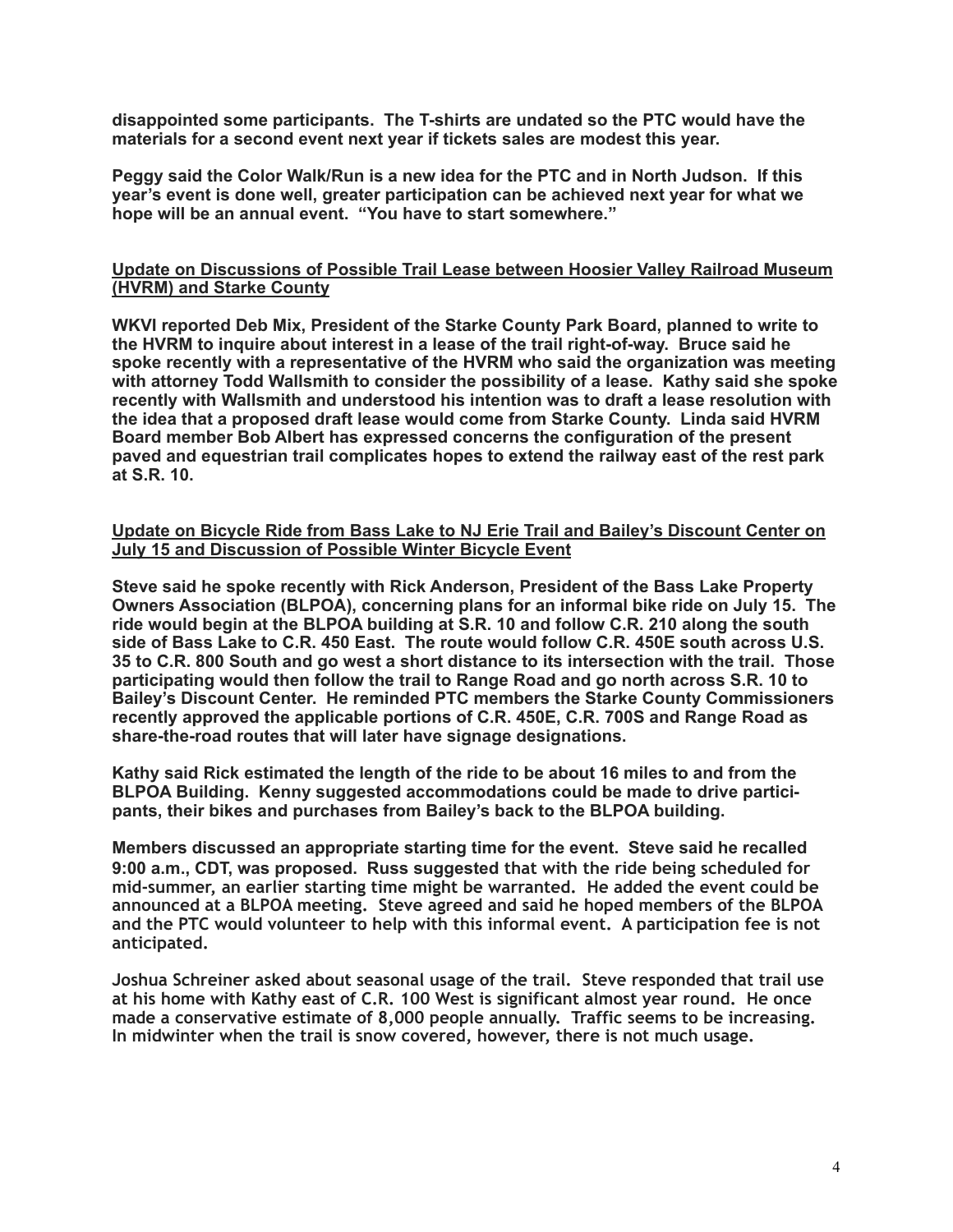**Joshua expressed interest in promoting a midwinter event for bicycles with large tires. Bruce said the trail is open for use during the day and not seasonally restricted. A thought was a winter bicycling event might be developed through the PTC.** 

### **Scheduling of Next Membership Meetings**

**Bruce identified multiple dates on Tuesdays and Wednesdays in June when his work schedule would allow him to attend a PTC meeting. He also recommended scheduling the July meeting. Steve reflected recent meetings have been held on Wednesday, which is good for him, but some members have not been able to attend because of repeating Wednesday conflicts. He wondered whether a meeting should be set on a Tuesday. After member discussion, the next two meetings were scheduled as follows for the North Judson-Wayne Township Public Library at 6:00 p.m., EDT:** 

**Wednesday, June 14 Tuesday, July 11** 

#### **Scheduling of Initial Board of Directors Meeting**

**The members agreed to schedule the initial Board of Directors Meeting for Wednesday, June 14, at 5:00 p.m., EDT in the North Judson-Wayne Township Public Library. The hope is to set general principles for Board purpose and membership and to consider matters referred to the Board by the membership.**

#### **Consideration of Volunteer Group to Develop Strategies for Consistent PTC Branding and Media Stream**

**Steve reflected this topic was tabled from the April 12 meeting. His believe the PTC can provide a stronger message and better serve trail users through consistent terminology for the trail in on-site signage and electronic communications. What we commonly call "our trail" is a segment of the American Discovery Trail (the ADT) and all but the far eastern portion is a segment of U.S. Bike Route 35 as well. "The ADT and USBR 35 have consistent signage strategies, but our trail does not." It is called the North Judson-Erie Trail, the NJ Erie Trail, the Erie North Judson Trail, the North Judson Trail and by other names. Signs on the trail are gold and black with one design and black and white with another. The logo for the PTC is distinctive but because of its complexity may need simplification or modification for some usages. He asked that the topic be referred to a committee of volunteers for recommendations to the membership.** 

**Rhonda Milner reflected that the trail stopped at U.S. 35 because of INDOT complexities concerning a highway crossing. The Monterey-Erie Trail was a small segment funded near the town of Monterey. Steve added the PTC vision statement adopted last year described the trail extension from U.S. 35 to C.R. 600 East as the "Bass Lake Erie Trail" or the "BL Erie Trail".** 

**Linda reminded the members the PTC does not own the trail. She urged that the trail be called simply the "Erie Trail". She asked whether another trail in the vicinity was called the "Erie Trail". Bruce responded the trail in Lake County, which is along the northwest extension of the same abandoned railway, is called the "Erie Lackawanna Trail".**